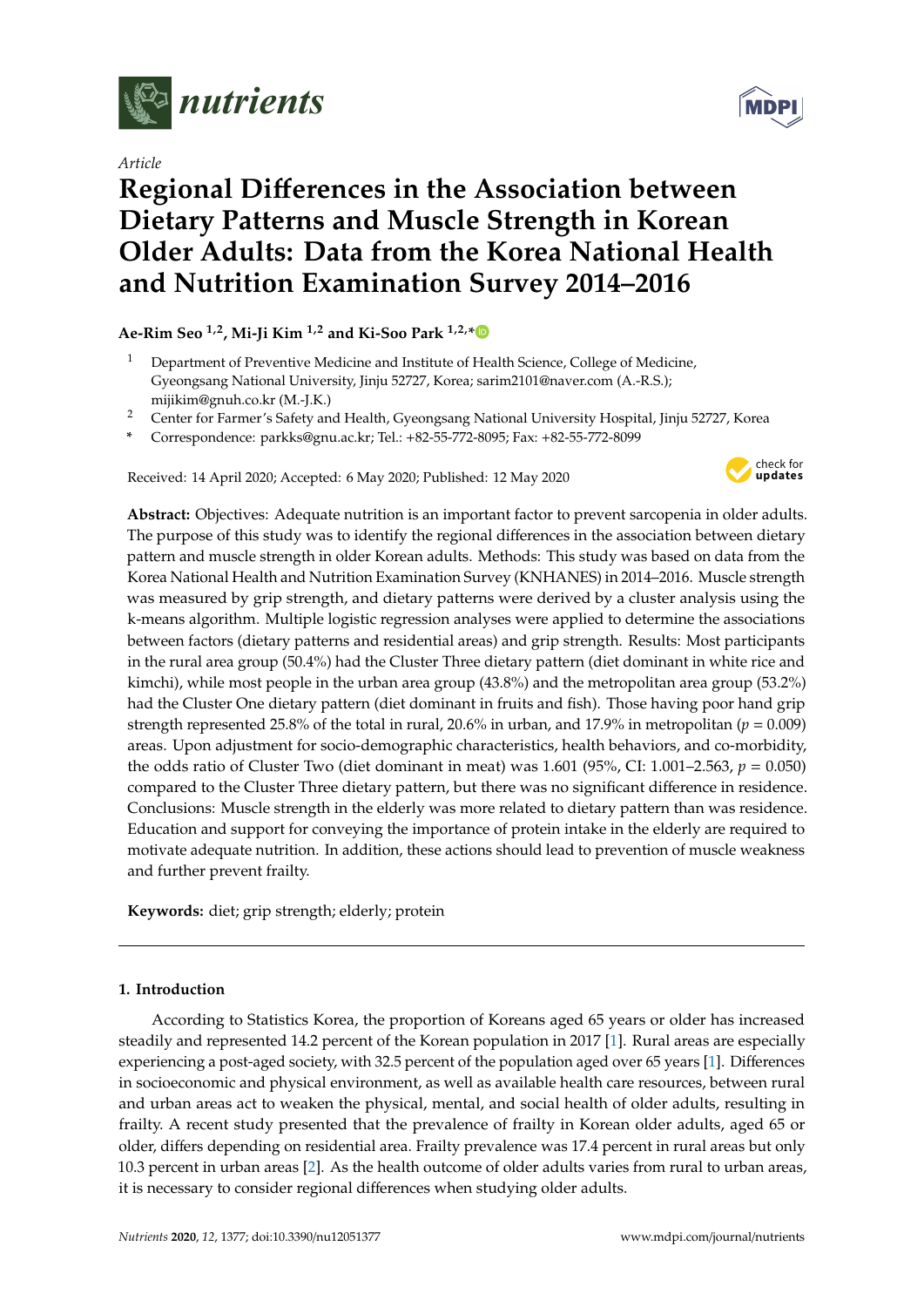Measurement of muscle strength is relatively simple and inexpensive compared to measurement of muscle mass. Grip strength is one of the widely used methods for evaluation of myopathy in community-level epidemiological survey [\[5\]](#page-8-4). It is an important predictor of hospitalization, mortality, and disability [\[5\]](#page-8-4) and a useful predictor of nutritional status [\[6,](#page-8-5)[7\]](#page-8-6). Therefore, many researchers have used grip strength as a surrogate index of sarcopenia.

Adequate nutrition is an important factor to prevent frailty in older adults. Because a lack of protein intake can lead to frailty, including muscle loss, bone weakness, and reduced immunity [\[8\]](#page-8-7), a diet that contains adequate protein is recommended for older adults to prevent muscle loss.

Most studies  $[9-15]$  $[9-15]$  have focused not on a group of nutrients, but on individual nutrients that may help prevent sarcopenia in the older population. Since meals consist of a variety of foods with complex combinations of nutrients, rather than independent nutrients, it is necessary to consider the effect of a nutrient group or combination on sarcopenia. Recently, many studies had investigated dietary quality indicators or dietary patterns using diet-quality scores according to the recommended dietary guidelines. Previous dietary pattern studies have established the association between the Mediterranean dietary pattern and knee strength [\[16\]](#page-9-1), as well as between healthy diet pattern and muscle protein synthesis [\[17\]](#page-9-2).

However, few studies have been conducted on the relationship between dietary pattern and sarcopenia or frailty in older adults. In addition, because the conditions for purchasing food are different in urban and rural areas, there will be differences in dietary pattern between residential areas. There have been few studies on the relationship between dietary patterns and sarcopenia according to region of residence.

The purpose of this study was to identify regional differences in the association between dietary pattern and muscle strength in older Korean adults.

#### **2. Subjects and Methods**

#### *2.1. Study Participants*

This study was based on data from the Korea National Health and Nutrition Examination Survey (KNHANES) in 2014–2016. The KNHANES is a cross-sectional and nationally-representative survey conducted by the Korean Ministry of Health and Welfare. We recruited 4404 participants aged 65 years or older who participated in the 24-h recall method of nutrition, health, and examination survey in the KNHANES. We excluded change in eating habits due to weight control or severe diseases (*n* = 1092), unusual intake on the previous day (*n* = 526), extremely low and high energy intake (under 500 or over 5000 kcal/day, *n* = 50), missing values or outliners (*n* = 1), and unavailable grip strength data (*n* = 670). A total of 2065 participants was included in the final analyses (Figure [1\)](#page-2-0). This research was approved by the Gyeongsang National University Institutional Review Board (GIRB-G19-X-0074).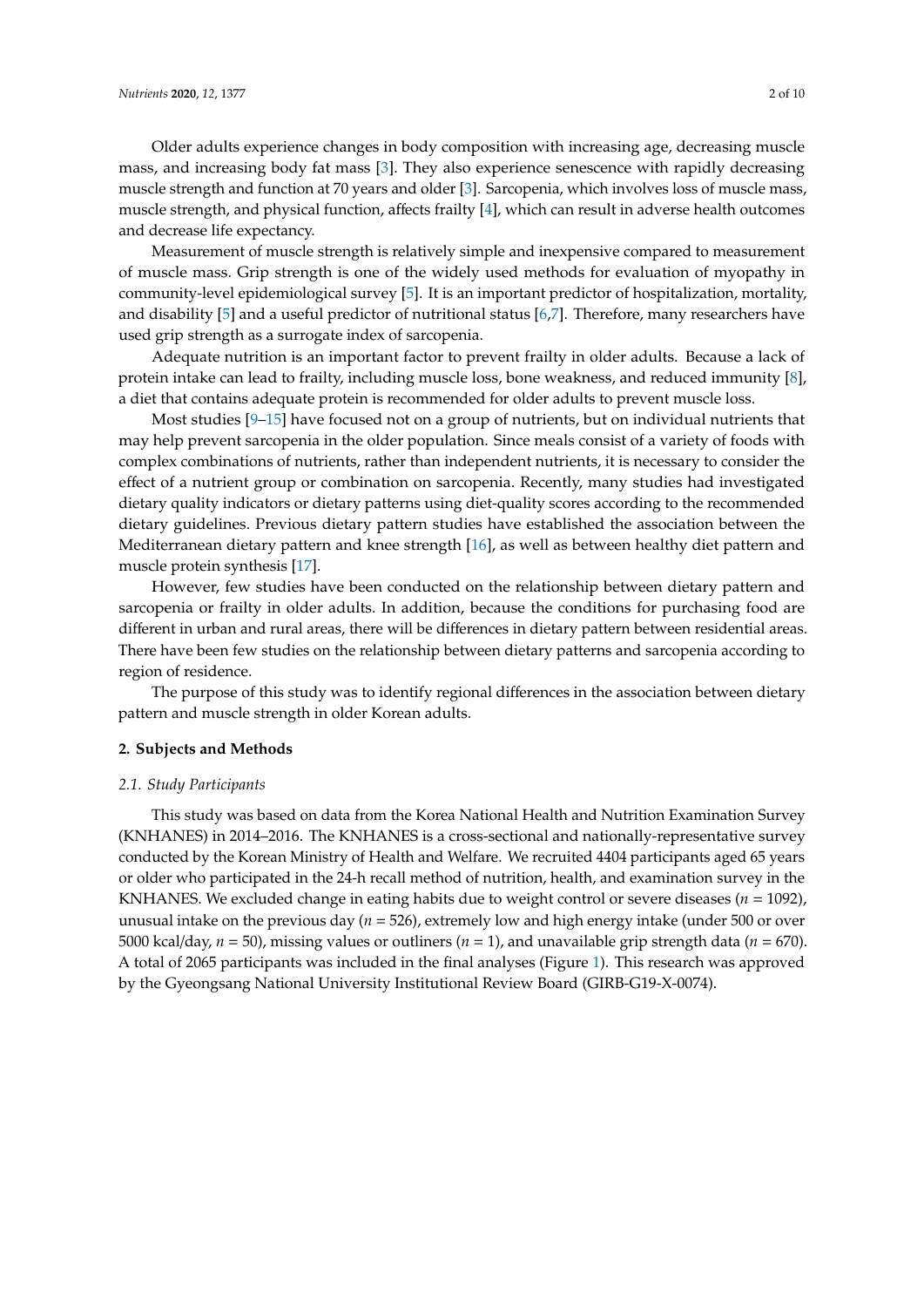<span id="page-2-0"></span>

**Figure 1.** Flowchart of the study subjects.

# **Figure 1.** Flowchart of the study subjects. *2.2. Sociodemographic and Health-Related Characteristics*

*2.2. Sociodemographic and Health-Related Characteristics*  Information about sociodemographic characteristics was obtained through the health interview Formation about sociodemographic characteristics were sext, age (see FFT years or a line of the health interview or less, middle school, high school, and college or survey jears of order), calculated fever (elementary sensor of ress) madde sensor) high sensor) and conege of more), income, marital status (living with spouse and living alone), and residential area. Income was more), meme, manual status (nving with spease and nving alone), and residential area. Income was<br>divided into four groups: low (quartile one), low-medium (quartile two), high-medium (quartile three), and high (quartile four). Residential area was classified into three groups: metropolitan area, urban area, and high (quartile four). Residential area was classified into three groups: metropolitan area, urban area, and rural area. Korea's administrative districts comprise seven metropolitan cities (Seoul, Daegu, three distribution area was continuously area was completed was continuously and the second particle for the s Incheon, Ulsan, Gwangju, Daejeon, and Busan). At the county level, there are *si* (cities), *gun* (counties), level. Urban areas consist of *dong* areas, and rural areas have many *eup* and *myeon*, and *mang* at the term (counties), and *gu* (autonomous districts). These areas were further divided into *eup*, *myeon*, and *dong* the seven metropolitan cities were classified as metropolitan areas, *dong* areas as urban areas, and *eup* survey in the KNHANES. The socio-demographic characteristics were sex, age (65–74 years old and and *gu* (autonomous districts). These areas were further divided into *eup*, *myeon*, and *dong* at the town and *myeon* areas as rural areas.

In this study, the seven metropolitan cities were classified as metropolitan areas, *dong* areas as urban Information about health-related characteristics was obtained through the health interview survey<br>Like the health interview survey and the anthopometre survey in the relation test. The health related characteristics considered were<br>muscular exercise, smoking status, high-risk drinking, history of disease, height, weight, and body survey and the anti-relation of the anti-relation of the anti-relation of the characteristics and the following of the following characteristics and the following of the following characteristics and the following characte mass index (BMI, kg/m<sup>2</sup>). High-risk drinking was defined as drinking seven glasses of beer, wine and soju at one time for men and five glasses for women and drinking more than twice per week. and the anthropometric survey in the KNHANES. The health-related characteristics considered were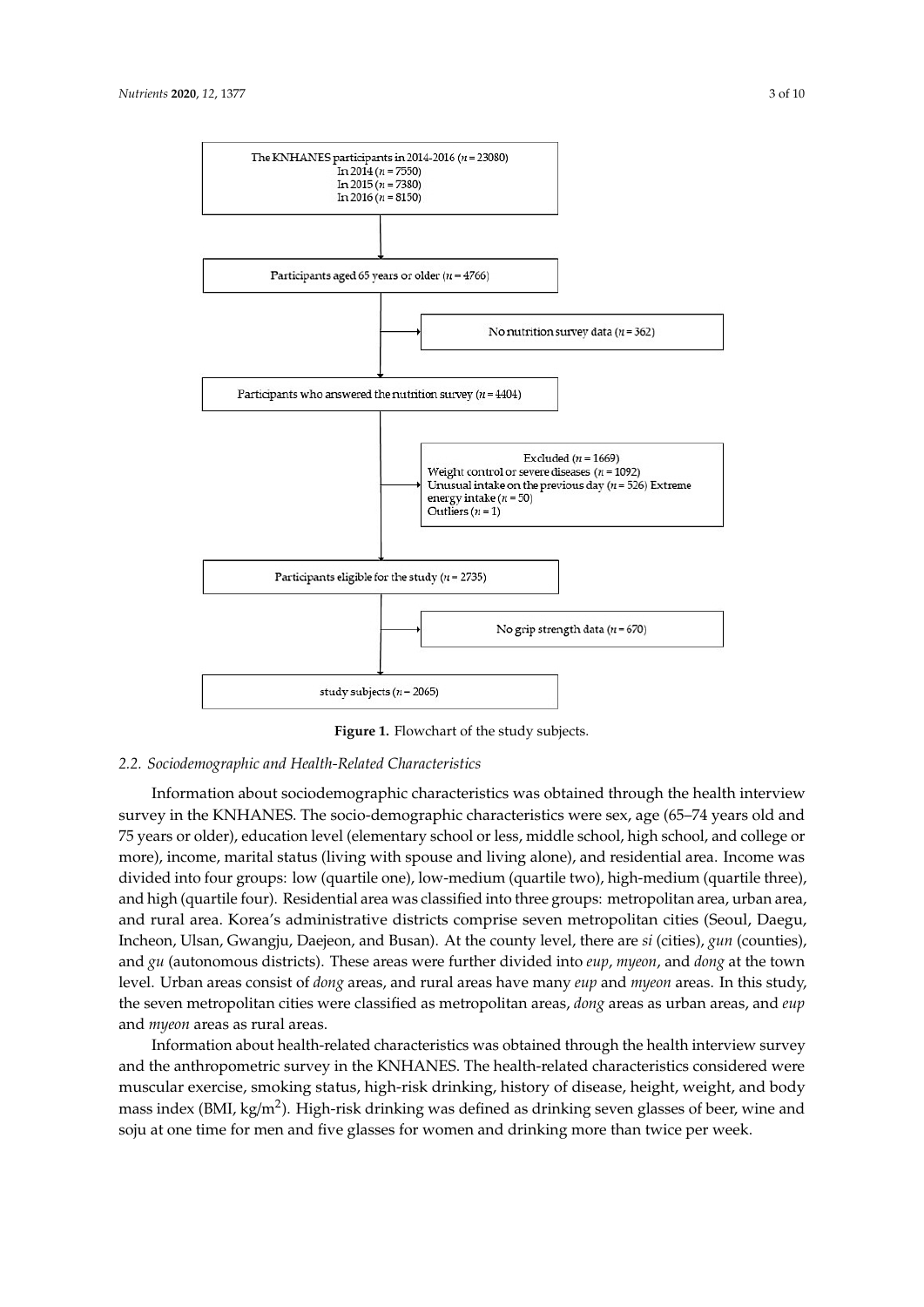#### *2.3. Dietary Patterns*

The KNHANES contained dietary intake data obtained by the 24-h dietary recall method. Trained investigators instructed the respondents to recall and describe all the foods and beverages they had consumed in the previous day. Dietary intake data included food name, types of ingredients, and amount of food intake by meal. The data were classified into 18 food groups according to the food code system suggested by the KNHANES.

Because grains and their products accounted for almost half of daily energy intake, this food group was further divided into five subgroups of white rice; other grains; noodles and dumpling; flour and bread; and pizza, hamburger, cereals, and snacks. Kimchi (Korean traditional fermented cabbage) was separated from other vegetables and set as a single food group because, compared to other vegetables, it is high in sodium and is eaten in high intake in Koreans. In the final analyses, we utilized a total of 22 food groups (Table S1).

The dietary patterns were derived by cluster analysis using the k-means (10 trials) algorithm. A cluster analysis aggregates individuals into relatively homogeneous subgroups (clusters) with similar dietary patterns [\[18\]](#page-9-3). We evaluated dietary patterns by cluster analysis using the portion size of the food consumed (g/day or mL/day), which yielded three clusters [\[19\]](#page-9-4).

Cluster One had the highest intakes of fruits, fish and seafood, milk and dairy products and the lowest intakes of sugars and sweets, meats and meat products. We described Cluster One as a 'diet dominant in fruits and fish' pattern. Cluster Two had the highest intakes of beverages and alcohol, eggs, meats, and meat products and the lowest intakes of vegetables and mushrooms. We used the term 'diet dominant in meat' to describe this cluster. Cluster Three had the highest intakes of white rice, vegetables, and kimchi and the lowest intakes of fruits, eggs, fish and seafood. We used the term 'diet dominant in white rice and kimchi' pattern to describe this dietary cluster. We identified three distinct groups in the study population on cluster analyses: among them, 949 participants (45.9%) comprised Cluster One, 271 (13.4%) Cluster Two, and 845 (40.6%) Cluster Three (Table S2).

#### *2.4. Muscle Strength*

The KNHANES has measured grip strength with a digital hand dynamometer (digital grip strength dynamometer, T.K.K 5401, Takei Scientific Instruments Co., Ltd., Tokyo, Japan) to evaluate muscle strength since 2014. Measurements were performed three times for each hand, and the strongest result obtained with the dominant hand was recorded as the final value. Between each measurement, the individual rested at least 60 s to allow for recovery of muscle strength. Poor muscle strength based on grip strength was defined according to the Asian Working Group for Sarcopenia (AWGS) 2019  $\left($  <28 kg for men and <18 kg for women) [\[20\]](#page-9-5).

#### *2.5. Statistical Analysis*

Statistical analyses were performed using SAS version 9.3 (SAS Institute Inc., Cary, NC, USA) and SPSS version 25.0 (IBM Corp., Armonk, NY, USA). We analyzed the KNHANES data with primary sampling units, strata, and integrated weights because it was collected using a complex sampling design involving cluster and stratified sampling. To produce the dietary patterns, we performed cluster analysis. Chi-square test for categorical variables and complex sample general linear model (CSGLM) for continuous variables were used to compare sociodemographic and health-related characteristics, dietary patterns, and grip strength of study participants according to region. Complex sample multiple logistic regression analyses (CSLOGISTIC) were applied to determine the associations between factors (dietary patterns and residential areas) and grip strength and of dietary pattern to grip strength according to region, after adjustment for sex, age, marital status, education, income, muscular exercise, smoking status, high-risk drinking, hypertension, diabetes mellitus, dyslipidemia, arthritis, height, weight, and BMI in Model Two. All tests were two-tailed with *p*-value < 0.05 considered statistically significant.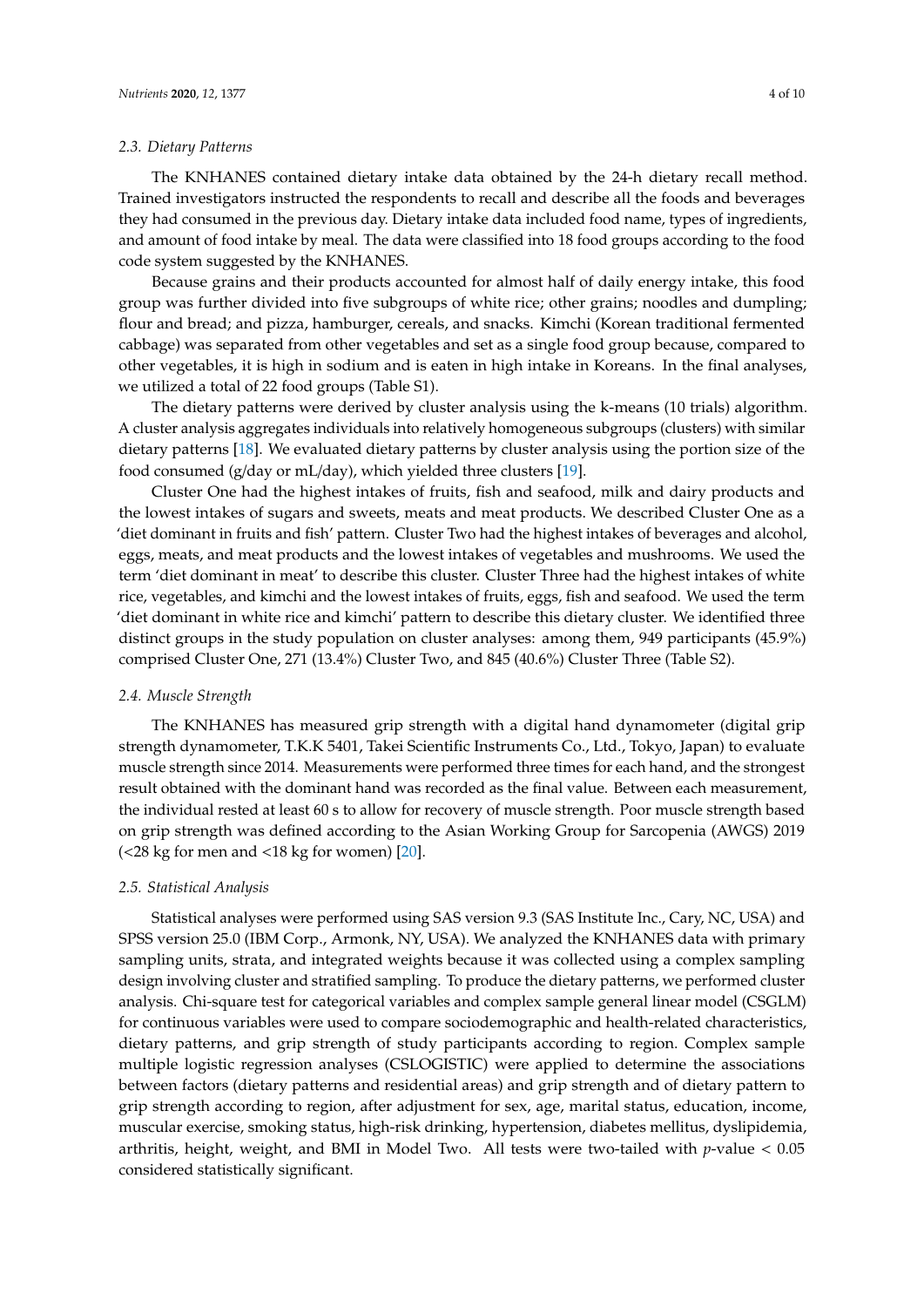#### **3. Results**

#### *3.1. Sociodemographic and Health-Related Characteristics*

A total of 2065 participants participated in this study. Among them, 655 people lived in rural areas, 629 in urban areas, and 781 in metropolitan areas. The sociodemographic and health-related characteristics of participants according to residential area are presented in Table [1.](#page-4-0) In the study, 980 men (49.6%) and 1085 women (50.4%) participated, and 65–74 years old was 61.1%. About one-third of the population (32.5%) was living alone. Those with an elementary school education (16.1%) and low income (27.2%) accounted for the largest percentage. Most of the population (82.5%) was not performing muscular exercise. Regarding disease history, 50.3% of the participants had hypertension, 14.9% had diabetes mellitus, 22.4% had dyslipidemia, and 24.9% had arthritis.

There were differences in age, education, income, muscular exercise, hypertension, arthritis, height, and weight among the three residential area groups (rural, urban, and metropolitan areas) (Table [1\)](#page-4-0).

<span id="page-4-0"></span>

| Characteristics                             |                          | Total<br>$(n = 2065)$ | <b>Rural Area</b><br>$(n = 655)$ | Urban Area<br>$(n = 629)$ | Metropolitan<br>Area $(n = 781)$ | $p$ Value |
|---------------------------------------------|--------------------------|-----------------------|----------------------------------|---------------------------|----------------------------------|-----------|
| Gender                                      | Men                      | 980 (49.6)            | 301(48.0)                        | 293 (48.1)                | 386 (51.8)                       | 0.386     |
|                                             | Women                    | 1085(50.4)            | 354(52.0)                        | 336 (51.9)                | 395 (48.2)                       |           |
| Age                                         | $65 - 74$                | 1230(61.1)            | 349 (53.3)                       | 372 (59.7)                | 509 (66.9)                       | < 0.001   |
|                                             | $>75$                    | 835 (38.9)            | 306 (46.7)                       | 257 (40.3)                | 272 (33.1)                       |           |
| Marital status                              | Living alone             | 689 (32.5)            | 212 (32.7)                       | 217(33.1)                 | 260 (32.0)                       | 0.921     |
|                                             | Living together          | 1375 (67.5)           | 442 (67.3)                       | 412 (66.9)                | 521 (68.0)                       |           |
| Education                                   | ≤Elementary school       | 1155(61.1)            | 417(72.0)                        | 353 (62.0)                | 385 (53.9)                       | < 0.001   |
|                                             | Middle school            | 248 (13.2)            | 70 (11.7)                        | 68 (11.8)                 | 110(15.0)                        |           |
|                                             | High school              | 270(15.5)             | 62(12.2)                         | 94 (16.4)                 | 114 (16.8)                       |           |
|                                             | $\geq$ College           | 171 (10.2)            | 20(4.1)                          | 57(9.8)                   | 94 (14.3)                        |           |
| Income                                      | Low (quartile 1)         | 552 (27.2)            | 234 (37.1)                       | 139 (23.0)                | 179 (24.1)                       | < 0.001   |
|                                             | Low-medium (quartile 2)  | 525(24.4)             | 182 (28.7)                       | 155(23.3)                 | 188 (22.4)                       |           |
|                                             | High-medium (quartile 3) | 485(22.3)             | 128(18.1)                        | 166(25.7)                 | 191 (22.5)                       |           |
|                                             | High (quartile 4)        | 487(26.1)             | 106(16.1)                        | 166(28.0)                 | 215 (31.0)                       |           |
| Muscular exercise                           | <2 per week              | 1541 (82.5)           | 520 (90.8)                       | 472 (82.5)                | 549 (77.3)                       | < 0.001   |
|                                             | $\geq$ 2 days per week   | 305(17.5)             | 52(9.2)                          | 99 (17.5)                 | 154 (22.7)                       |           |
| Smoking status                              | Current smoking          | 191 (11.3)            | 49(9.1)                          | 68 (12.7)                 | 74 (11.5)                        | 0.318     |
|                                             | Past/non smoking         | 1719 (88.7)           | 547 (90.9)                       | 515 (87.3)                | 657(88.5)                        |           |
| High-risk drinking                          | N <sub>o</sub>           | 1833 (95.7)           | 575 (96.4)                       | 567 (96.8)                | 691 (94.4)                       | 0.146     |
|                                             | Yes                      | 81(4.3)               | 22(3.6)                          | 18(3.2)                   | 41(5.6)                          |           |
| Hypertension                                | No                       | 958 (49.7)            | 312(51.1)                        | 280 (46.6)                | 366 (51.1)                       | 0.012     |
|                                             | Yes                      | 956 (50.3)            | 286 (48.9)                       | 310 (53.4)                | 360 (48.9)                       |           |
| Diabetes mellitus                           | No                       | 1636 (85.1)           | 525 (87.8)                       | 493 (82.3)                | 618 (85.4)                       | 0.113     |
|                                             | Yes                      | 276 (14.9)            | 72 (12.2)                        | 96 (17.7)                 | 108 (14.6)                       |           |
| Dyslipidemia                                | No                       | 1496 (77.6)           | 504 (82.5)                       | 463 (78.6)                | 529 (73.8)                       | 0.492     |
|                                             | Yes                      | 418(22.4)             | 94 (17.5)                        | 127(21.4)                 | 197 (26.2)                       |           |
| Arthritis                                   | No                       | 1386 (75.1)           | 432 (72.9)                       | 427 (75.6)                | 527 (76.0)                       | < 0.001   |
|                                             | Yes                      | 482 (24.9)            | 151(27.1)                        | 149 (24.4)                | 182 (24.0)                       |           |
| Body Mass Index ( $m^2/kg$ ), mean $\pm$ SD |                          | $23.7 \pm 0.1$        | $23.6 \pm 0.2$                   | $24.0 \pm 0.2$            | $23.7 \pm 0.1$                   | 0.142     |

**Table 1.** Sociodemographic and health-related characteristics by residential areas.

Values are presented as numbers (%). *p* values were determined by chi-square test and complex sample general linear model (CSGLM).

#### *3.2. Dietary Patterns and Grip Strength by Residential Area*

Dietary pattern and grip strength varied significantly by residential area (Table [2\)](#page-5-0). Most participants in the rural area group (50.4%) had a Cluster Three dietary pattern (diet dominant in white rice and kimchi), while most people in the urban (43.8%) and metropolitan area (53.2%) groups had a cluster 1 dietary pattern (diet dominant in fruits and fish).

Poor hand grip strength was observed in 25.8% of rural, 20.6% of urban, and 17.9% of metropolis populations ( $p = 0.009$ ).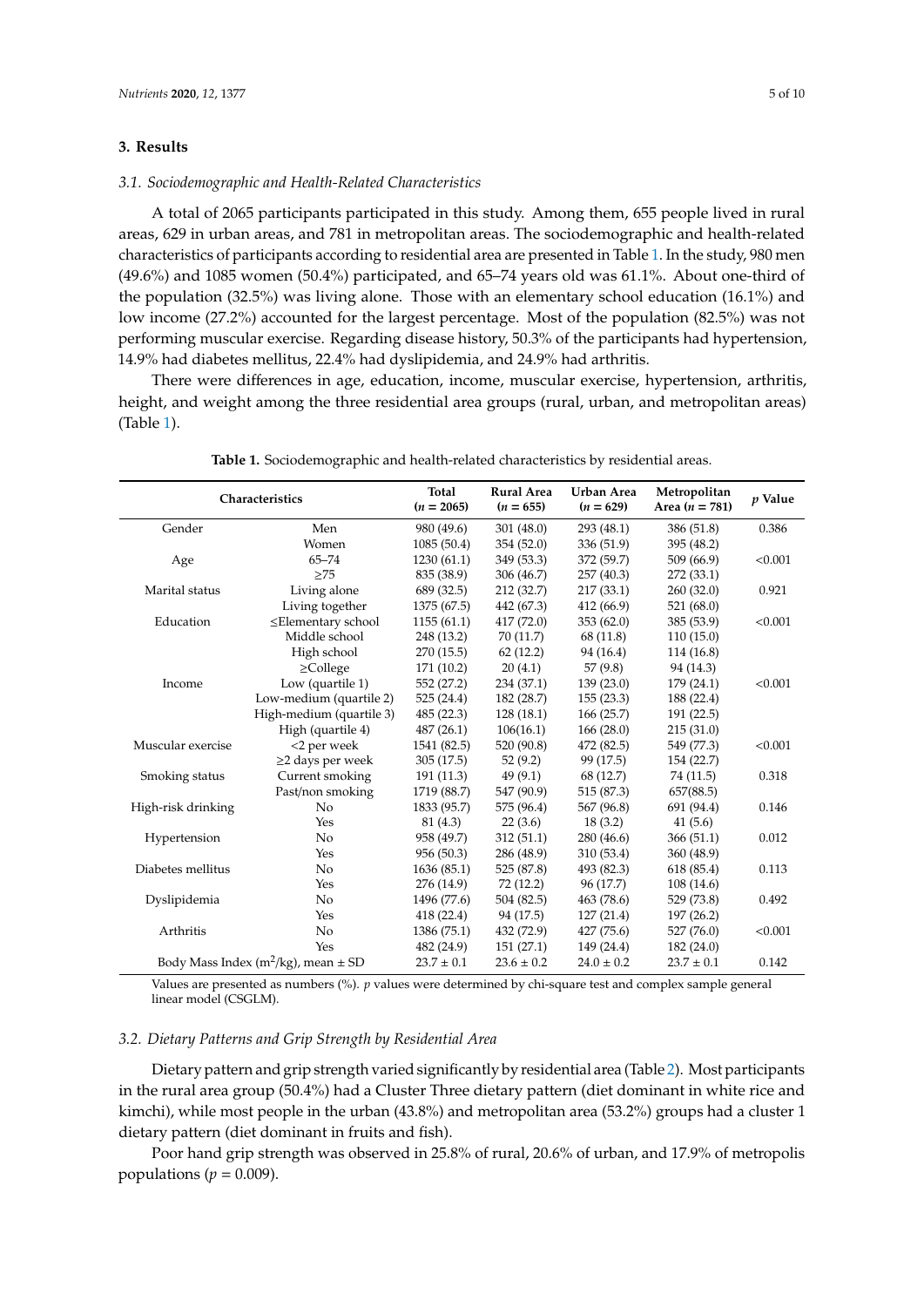<span id="page-5-0"></span>

| <b>Factors</b>   |                                 | Total<br><b>Rural Area</b><br>$(n = 2065)$<br>$(n = 655)$ |                                       | Urban Area<br>$(n = 629)$             | Metropolitan<br>Area $(n = 781)$      | <i>p</i> Value |
|------------------|---------------------------------|-----------------------------------------------------------|---------------------------------------|---------------------------------------|---------------------------------------|----------------|
| Dietary patterns | Cluster One<br>Cluster Two      | 949 (45.9)<br>271 (13.4)                                  | 243 (36.7)<br>80 (12.9)               | 294 (43.8)<br>91 (14.7)               | 412 (53.2)<br>100(12.9)               | < 0.001        |
| Grip strength    | Cluster Three<br>Poor<br>Robust | 845 (40.6)<br>500(24.0)<br>1565 (76.0)                    | 332 (50.4)<br>186(29.1)<br>469 (70.9) | 244 (41.5)<br>158(25.6)<br>471 (74.4) | 269 (33.9)<br>156 (19.8)<br>625(80.2) | 0.009          |

**Table 2.** Dietary patterns and grip strength by residential areas.

Values are presented as numbers (%). *p* values were determined by chi-square test. Cluster One: diet dominant in fruits and fish; Cluster Two: diet dominant in meats; Cluster Three: diet dominant in white rice and kimchi.

#### *3.3. Associations between Dietary Pattern, Grip Strength, and Residential Area*

The associations between dietary pattern, residence, and hand grip strength are presented in Table [3.](#page-5-1) Multiple logistic regression analysis with Model One showed an odds ratio of Cluster One of 1.995 (*p* < 0.001) and that of Cluster Two of 2.677 (*p* < 0.001) compared to the Cluster Three dietary pattern; the odds ratio of the rural population was  $0.667$  ( $p = 0.016$ ) compared to the metropolitan population. Model Two, which adjusted for socio-demographic characteristics, health behaviors, and disease, yielded an odds ratio of Cluster Two of 1.601 (*p* = 0.050) compared to Cluster Three dietary pattern, but no significant difference in residence was noted.

The relationship between dietary pattern and hand grip strength by residence is presented in Table [4.](#page-6-0) In rural areas, neither Model One or Model Two was significant; in urban areas with Model One, the odds ratio of Cluster One was 2.063 ( $p < 0001$ ), and that of Cluster Two was 1.869 ( $p = 0.049$ ) compared to the Cluster Three dietary pattern. In metropolitan areas with Model One, the odds ratio of Cluster One was 2.398 (*p* < 0.001) and that of Cluster Two was 8.610 (*p* < 0.001) compared to the Cluster Three dietary pattern. Model Two, which adjusted for socio-demographic characteristics, health behaviors, and disease, yielded an odds ratio of Cluster One of 1.987 (*p* = 0.016) and that of Cluster Two was  $4.671$  ( $p = 0.003$ ) compared to dietary pattern Cluster Three.

<span id="page-5-1"></span>

|                            |        |                      | <b>Model One</b> |                | Model Two |                      |       |                |  |
|----------------------------|--------|----------------------|------------------|----------------|-----------|----------------------|-------|----------------|--|
| <b>Factors</b>             | Exp(B) | 95.0% CI for Exp (B) |                  | <i>v</i> Value | Exp(B)    | 95.0% CI for Exp (B) |       | <i>v</i> Value |  |
|                            |        | Lower                | Upper            |                |           | Lower                | Upper |                |  |
| Dietary pattern            |        |                      |                  |                |           |                      |       |                |  |
| (reference: Cluster Three) |        |                      |                  |                |           |                      |       |                |  |
| Cluster One                | 1.995  | 1.542                | 2.581            | < 0.001        | 1.356     | 0.972                | 1.893 | 0.073          |  |
| Cluster Two                | 2.677  | 1.816                | 3.944            | < 0.001        | 1.601     | 1.000                | 2.563 | 0.050          |  |
| Residential area           |        |                      |                  |                |           |                      |       |                |  |
| (reference: Metropolitan)  |        |                      |                  |                |           |                      |       |                |  |
| Rural                      | 0.667  | 0.480                | 0.926            | 0.016          | 1.004     | 0.680                | 1.482 | 0.984          |  |
| Urban                      | 0.748  | 0.540                | 1.037            | 0.081          | 0.877     | 0.601                | 1.282 | 0.498          |  |

**Table 3.** Factors affecting grip strength.

CI: confidence interval. *p* values were determined by complex sample multiple logistic regression analysis. Cluster One: diet dominant in fruits and fish; Cluster Two: diet dominant in meats; Cluster Three: diet dominant in white rice and kimchi. Model One was unadjusted, but, involved of dietary pattern and residential area together. Model Two was adjusted for gender (men = 1, women = 0), age (continuous), marital status (living alone = 1, living together = 0), education ( $\leq$ elementary school = 3, middle school = 2, high school = 1,  $\geq$ college = 0), income (low = 3, low-medium = 2, high-medium = 1, high = 0), muscular exercise (no = 1, yes = 0), smoking status (current smoking  $= 1$ , past / non-smoking  $= 0$ ), high-risk drinking (no  $= 1$ , yes  $= 0$ ), hypertension (no  $= 1$ , yes  $= 0$ ), diabetes mellitus  $(no = 1, yes = 0)$ , dyslipidemia  $(no = 1, yes = 0)$ , arthritis  $(no = 1, yes = 0)$ , and body mass index (continuous).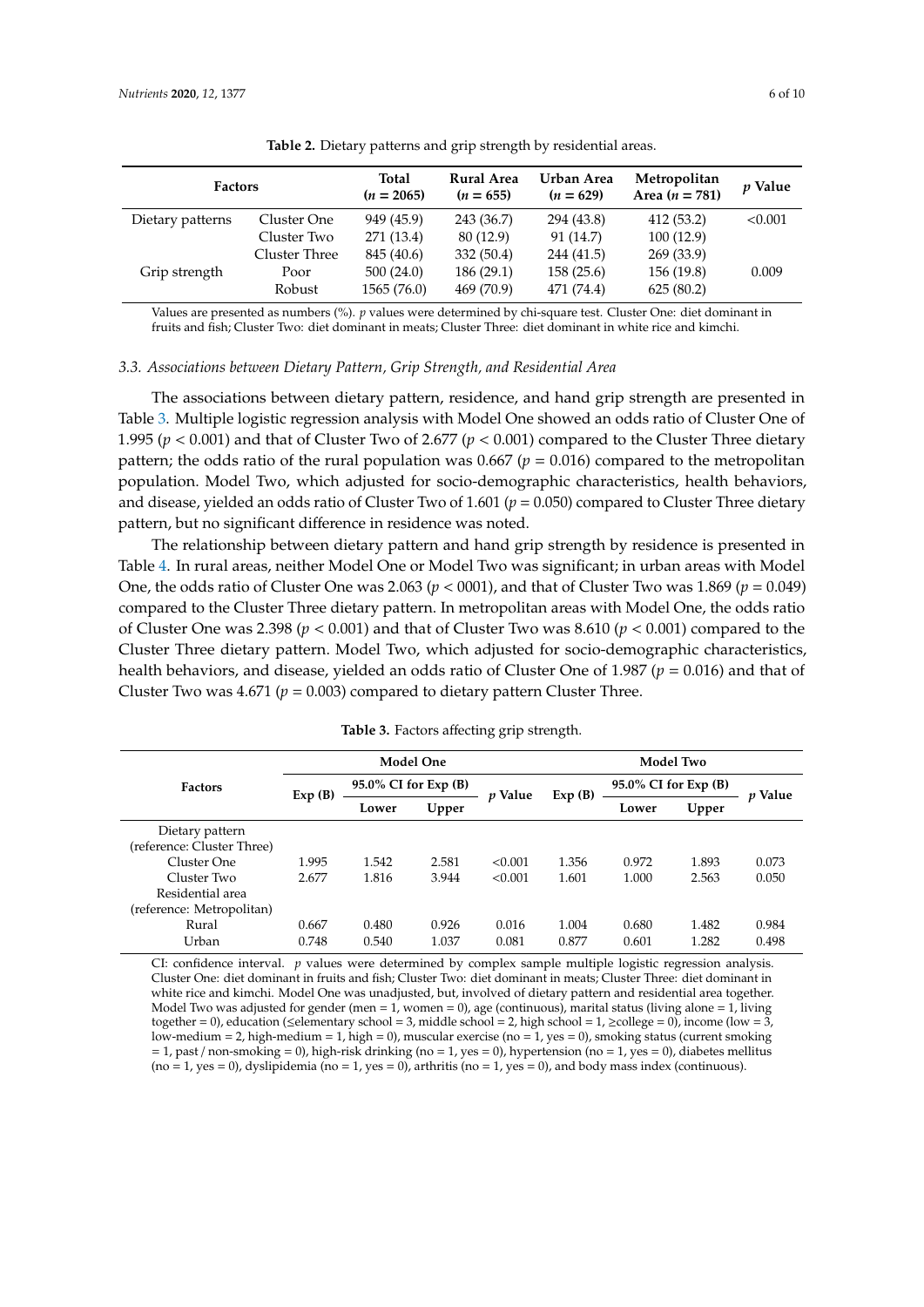| <b>Factors</b> |                            | Grip Strength (Reference: Poor)   |       |                |            |        |                      |       |                   |        |                       |        |                |
|----------------|----------------------------|-----------------------------------|-------|----------------|------------|--------|----------------------|-------|-------------------|--------|-----------------------|--------|----------------|
|                |                            | Rural area                        |       |                | Urban Area |        |                      |       | Metropolitan Area |        |                       |        |                |
|                |                            | $95.0\%$ CI for Exp (B)<br>Exp(B) |       | <i>v</i> Value |            | Exp(B) | 95.0% CI for Exp (B) |       | <i>p</i> Value    | Exp(B) | 95.0% CI for $Exp(B)$ |        | <i>v</i> Value |
|                |                            |                                   | Lower | Upper          |            |        | Lower                | Upper |                   |        | Lower                 | Upper  |                |
| Model One      | Dietary pattern            |                                   |       |                |            |        |                      |       |                   |        |                       |        |                |
|                | (reference: Cluster Three) |                                   |       |                |            |        |                      |       |                   |        |                       |        |                |
|                | Cluster One                | 1.555                             | 0.963 | 2.510          | 0.071      | 2.063  | 1.349                | 3.156 | 0.001             | 2.398  | 1.572                 | 3.659  | < 0.001        |
| Model Two      | Cluster Two                | 1.668                             | 0.914 | 3.044          | 0.096      | 1.869  | 1.004                | 3.478 | 0.049             | 8.610  | 3.738                 | 19.835 | < 0.001        |
|                | Dietary pattern            |                                   |       |                |            |        |                      |       |                   |        |                       |        |                |
|                | (reference: Cluster Three) |                                   |       |                |            |        |                      |       |                   |        |                       |        |                |
|                | Cluster One                | 0.948                             | 0.544 | 1.650          | 0.849      | 1.248  | 0.709                | 2.197 | 0.441             | 1.987  | 1.135                 | 3.479  | 0.016          |
|                | Cluster Two                | 0.994                             | 0.444 | 2.227          | 0.989      | 1.035  | 0.506                | 2.119 | 0.925             | 4.671  | 1.701                 | 12.827 | 0.003          |

## **Table 4.** Factors affecting grip strength by residential areas.

<span id="page-6-0"></span>CI: confidence interval. P values were determined by complex sample multiple logistic regression analysis. Cluster One: diet dominant in fruits and fish; Cluster Two: diet dominant in meats; Cluster Three: diet dominant in white rice and kimchi. Model One was unadjusted. Model Two was adjusted for gender (men = 1, women = 0), age (continuous), marital status (living alone = 1, living together = 0), education ( $\leq$  elementary school = 3, middle school = 2, high school = 1,  $\geq$  college = 0), income (low = 3, low-medium = 2, high-medium = 1, high = 0), muscular exercise (no = 1, yes = 0), smoking status (current smoking = 1, past / non-smoking = 0), high-risk drinking (no = 1, yes = 0), hypertension (no = 1, yes = 0), diabetes mellitus  $(no = 1, yes = 0)$ , dyslipidemia  $(no = 1, yes = 0)$ , arthritis  $(no = 1, yes = 0)$ , and body mass index (continuous).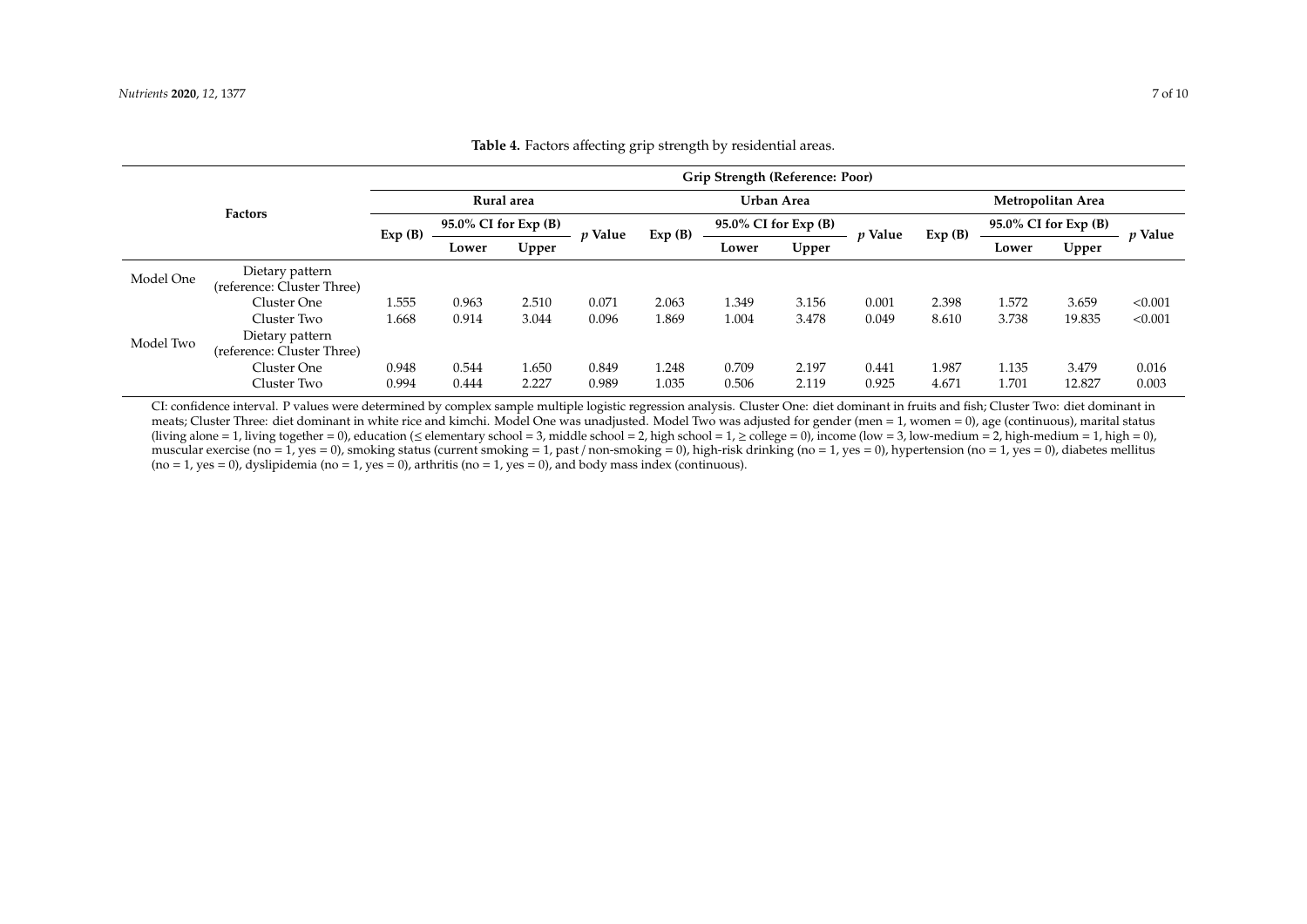#### **4. Discussion**

This study was performed to ascertain the relationship between dietary pattern and hand grip strength according to residence location. After adjusting for demographic variables, the group eating more meat had better muscle strength than the kimchi- and rice-based diet group, and residential location was not related to muscle strength. This tendency was evident in the metropolitan area, as the group eating a lot of fish and meat had better muscle strength.

It is difficult to accurately measure dietary intake. Further, there are many ways to obtain dietary data and extract dietary patterns, and it is not easy for dietary intake to produce the same results as factors such as culture, lifestyle, and environment [\[21\]](#page-9-6). However, because the 24-h recall method has an open nature, it is possible to determine various consumption patterns within a population and to compare the intakes among cultures by selecting representative samples [\[22\]](#page-9-7). In addition, 24-h recall does not require high cognitive ability and can provide quantitative data on food and nutrients [\[22\]](#page-9-7), allowing wide use by the elderly.

The dietary patterns extracted from this study showed that Cluster One included a lot of fish and fruits, Cluster Two was mostly meat, and Cluster Three comprised white rice and kimchi. The dietary patterns extracted from the study of dietary patterns in the elderly were divided into the modified traditional dietary pattern (characterized by a relatively lower consumption of white rice but higher consumption of fruits, dairy products, and legumes) and the traditional dietary pattern (characterized by high consumption of white rice) [\[23\]](#page-9-8). The remaining dietary pattern was divided into MFDF (higher mean intakes of multigrain rice, fish, dairy products, and fruits and fruit juices) and WNC (higher mean intakes of white rice, noodles, and coffee) [\[24\]](#page-9-9). The white rice and kimchi-centered dietary pattern (Cluster Three) observed in this study was similar to the white rice-centered diet pattern commonly noted in previous studies and closely resembled Korean traditional diet. The Korean traditional diet contains healthy food but is high in carbohydrate intake and salt intake including kimchi, which is not necessarily a healthy food for the elderly [\[25\]](#page-9-10). In previous dietary patterns studies, diets related to muscle strength were classified into 'vegetables and fruits', 'the Mediterranean diet', 'poultry', and the 'healthy diet' [\[26\]](#page-9-11). Lack of protein intake in elderly can lead to muscle loss, bone weakness, reduced immunity, and delayed wound healing [\[8\]](#page-8-7), while protein intake and muscle mass are positively correlated [\[9](#page-8-8)[,27\]](#page-9-12). Protein consumption is necessary for maintaining the concentration of amino acids (particularly leucine) in the blood to increase muscle mass in the elderly [\[11,](#page-8-9)[28\]](#page-9-13), indicating need for a diet that contains enough protein for the elderly. The extracted diet patterns of Clusters One and Two contain fish and meat, both protein-based foods. To maintain elderly muscle strength, it is necessary to maintain a diet similar to that noted in Cluster One and Cluster Two containing protein, rather than Cluster Three, which was centered on white rice and kimchi.

Compared to urban and metropolitan locations, rural areas showed higher rates of aged population, low-educated, and low-income individuals, while a diet centered on Cluster Three containing white rice and kimchi was more prevalent. Differences in dietary pattern between urban and rural areas may be due to different in food accessibility and food purchasing by residential areas. For elderly, income level was an important factor related to malnutrition. Low socioeconomic status is a known cause of malnutrition in older adults, due in part to the limited resources for accessing food. Frail older adults may become less vulnerable with strong, consistent nutritional support [\[29\]](#page-9-14).

This study also has some limitations. First, since the KNHANES is a cross-sectional study, the association between dietary pattern and hand grip strength was confirmed, but the causal relationship cannot be clarified. Therefore, longitudinal studies are needed to confirm causality. Secondly, the nutrition data used were sourced from 24-h recall methods. This is a meal survey for the previous day and therefore might not represent an ordinary meal of the individual. However, this method is complemented by excluding outlier cases compared to an ordinary meal amount and by excluding cases influenced by diseases. Third, residence classification was based on current residence at the time of the survey and could not reflect past residence.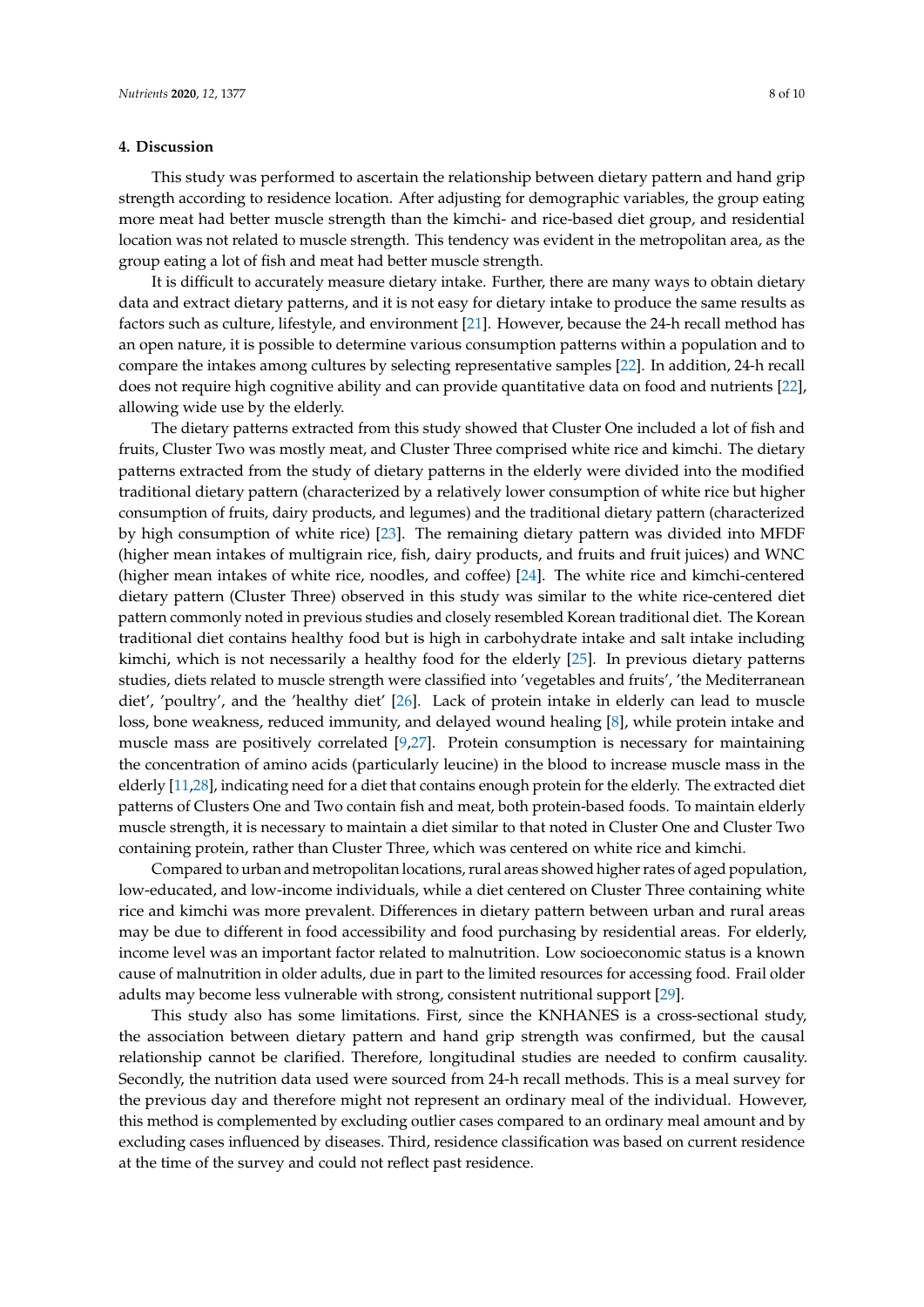In Korea, there is a rapidly increasing elderly population, which is more rapid in rural compared to urban [\[4\]](#page-8-3). Since muscle weakness with aging is needed to maintain health and improvements in socio-environmental factors (example: improve food accessibility in rural areas) are needed to reduce residential areas differences. In addition, education and support for the importance of protein intake in the elderly are required to ensure adequate nutrition. This action should lead to prevention of muscle weakness and to further frailty.

**Supplementary Materials:** The following are available online at http://[www.mdpi.com](http://www.mdpi.com/2072-6643/12/5/1377/s1)/2072-6643/12/5/1377/s1, Table S1: Food groups and items used in the dietary pattern analysis, Table S2: Intakes of food groups (g/day or mL/day§ ) by cluster.

**Author Contributions:** K.-S.P. and A.R.S. participated in the study design, performed the statistical analysis, and drafted the manuscript; M.-J.K. and A.-R.S. provided assistance in the statistical analysis; A.-R.S. and M.-J.K. provided assistance in the literature review and revised the manuscript; All authors have read and agreed to the published version of the manuscript.

**Funding:** This study was supported by Korean Society of Epidemiology funded by a grant from the Korea Centers for Disease Control and Prevention.

**Conflicts of Interest:** The authors declare no conflict of interest.

#### **References**

- <span id="page-8-0"></span>1. Statistics Korea. 2020. Available online: http://kostat.go.kr/portal/korea/[index.action](http://kostat.go.kr/portal/korea/index.action) (accessed on 22 March 2020).
- <span id="page-8-1"></span>2. Jang, I.-Y.; Jung, H.; Lee, C.K.; Lee, Y.S.; Kim, K.; Kim, K.W.; Oh, H.; Ji, M.; Lee, E.; Kim, D.H. Rural and Urban Disparities in Frailty and Aging-Related Health Conditions in Korea. *J. Am. Geriatr. Soc.* **2016**, *64*, 908–911. [\[CrossRef\]](http://dx.doi.org/10.1111/jgs.14074) [\[PubMed\]](http://www.ncbi.nlm.nih.gov/pubmed/27100601)
- <span id="page-8-2"></span>3. Faulkner, J.A.; Larkin, L.M.; Claflin, D.R.; Brooks, S.V. Age-related changes in the structure and function of skeletal muscles. *Clin. Exp. Pharmacol. Physiol.* **2007**, *34*, 1091–1096. [\[CrossRef\]](http://dx.doi.org/10.1111/j.1440-1681.2007.04752.x) [\[PubMed\]](http://www.ncbi.nlm.nih.gov/pubmed/17880359)
- <span id="page-8-3"></span>4. Clegg, A.; Young, J.; Iliffe, S.; Rikkert, M.O.; Rockwood, K. Frailty in elderly people. *Lancet* **2013**, *381*, 752–762. [\[CrossRef\]](http://dx.doi.org/10.1016/S0140-6736(12)62167-9)
- <span id="page-8-4"></span>5. Bohannon, R.W. Hand-grip dynamometry predicts future outcomes in aging adults. *J. Geriatr. Phys. Ther.* **2008**, *31*, 3–10. [\[CrossRef\]](http://dx.doi.org/10.1519/00139143-200831010-00002)
- <span id="page-8-5"></span>6. Granic, A.; Jagger, C.; Davies, K.; Adamson, A.J.; Kirkwood, T.; Hill, T.R.; Siervo, M.; Mathers, J.C.; Sayer, A.A. Effect of Dietary Patterns on Muscle Strength and Physical Performance in the Very Old: Findings from the Newcastle 85+ Study. *PLoS ONE* **2016**, *11*, e0149699. [\[CrossRef\]](http://dx.doi.org/10.1371/journal.pone.0149699)
- <span id="page-8-6"></span>7. Springstroh, K.A.; Gal, N.J.; Ford, A.L.; Whiting, S.J.; Dahl, W.J. Evaluation of Handgrip Strength and Nutritional Risk of Congregate Nutrition Program Participants in Florida. *J. Nutr. Gerontol. Geriatr.* **2016**, *35*, 193–208. [\[CrossRef\]](http://dx.doi.org/10.1080/21551197.2016.1209146)
- <span id="page-8-7"></span>8. Castaneda, C.; Charnley, J.M.; Evans, W.J.; Crim, M.C. Elderly women accommodate to a low-protein diet with losses of body cell mass, muscle function, and immune response. *Am. J. Clin. Nutr.* **1995**, *62*, 30–39. [\[CrossRef\]](http://dx.doi.org/10.1093/ajcn/62.1.30)
- <span id="page-8-8"></span>9. Scott, D.; Blizzard, L.; Fell, J.; Giles, G.; Jones, G. Associations between dietary nutrient intake and muscle mass and strength in community-dwelling older adults: The Tasmanian Older Adult Cohort study. *J. Am. Geriatr. Soc.* **2010**, *58*, 2129–2134. [\[CrossRef\]](http://dx.doi.org/10.1111/j.1532-5415.2010.03147.x)
- 10. Kim, C.O.; Lee, K.R. Preventive effect of protein-energy supplementation on the functional decline of frail older adults with low socioeconomic status: A community-based randomized controlled study. *J. Gerontol. A Biol. Sci. Med. Sci.* **2013**, *68*, 309–316. [\[CrossRef\]](http://dx.doi.org/10.1093/gerona/gls167)
- <span id="page-8-9"></span>11. Timmerman, K.L.; Volpi, E. Amino acid metabolism and regulatory effects in aging. *Curr. Opin. Clin. Nutr. Metab. Care* **2008**, *11*, 45–49. [\[CrossRef\]](http://dx.doi.org/10.1097/MCO.0b013e3282f2a592)
- 12. Moreira-Pfrimer, L.D.; Pedrosa, M.A.; Teixeira, L.; Lazaretti-Castro, M. Treatment of vitamin D deficiency increases lower limb muscle strength in institutionalized older people independently of regular physical activity: A randomized double-blind controlled trial. *Ann. Nutr. Metab.* **2009**, *54*, 291–300. [\[CrossRef\]](http://dx.doi.org/10.1159/000235874) [\[PubMed\]](http://www.ncbi.nlm.nih.gov/pubmed/19729890)